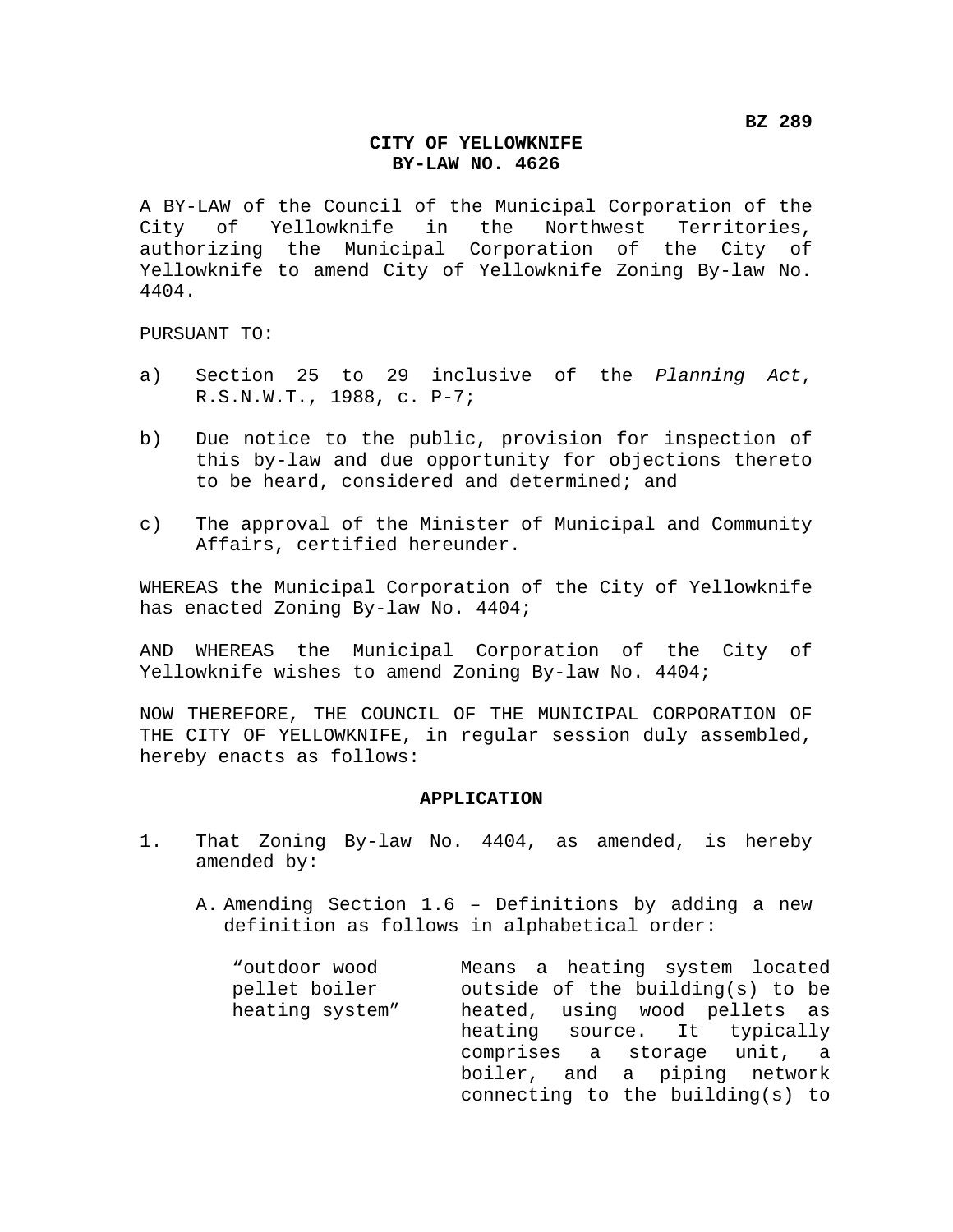be heated. A wood pellet boiler heating system is considered accessory to the principal building(s) it serves on the same lot or site.

- B. Amending Section 7.1 Rules Applicable to All Zones by adding subsection (12) as follows:
	- (12) Outdoor Wood Pellet Boiler Heating Systems
		- (a) Location
			- i. A proposed outdoor wood pellet boiler heating system shall not be located in any front yard or a side yard abutting a flanking street on a corner lot.
			- ii. Setbacks from the property lines, for an outdoor wood pellet boiler heating system, shall comply with applicable site regulations listed in each zone, provided that where the setback requirement is less than 2 metres, a minimum of 2 metres shall apply.
			- iii. Where the proposed outdoor wood pellet boiler heating system is accessory to single detached, duplex, and multi-attached dwellings with no more than four units, the required side and rear yard setbacks shall be a minimum of 2 metres.
			- iv. Building separation space between a detached boiler enclosure and a principal building shall be a minimum of 3 metres unless otherwise required by the Office of the Fire Marshal.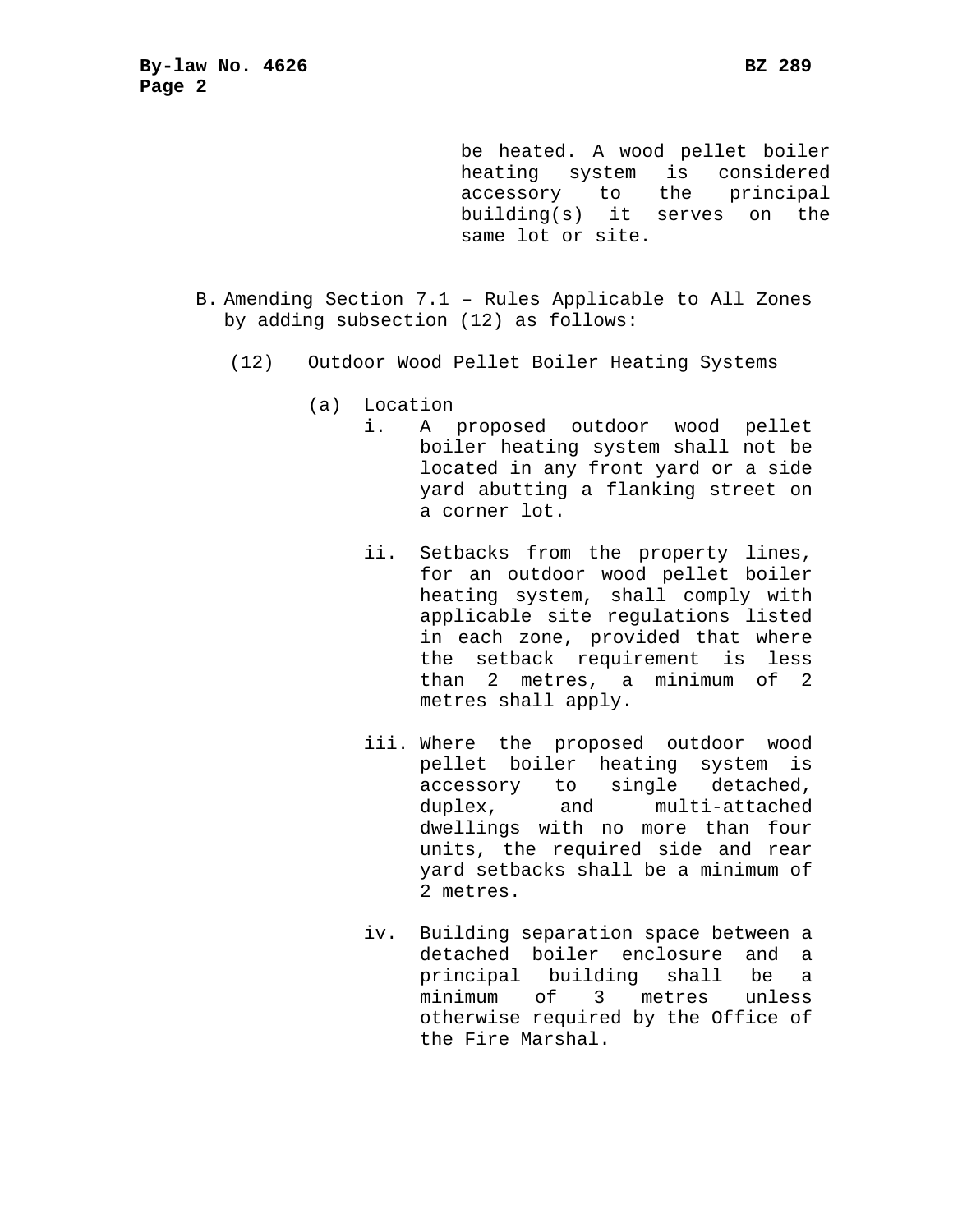- (b) Fire access shall be provided to the satisfaction of the City of Yellowknife Fire Division.
- (c) Storage Unit The wood pellets shall be stored in a building-like structure sided with similar materials as the principal building(s). Silos may be permitted with the exception of corrugated metal sheet silos. The storage structure or silo shall be in compatible colour(s) with the principal building(s).
- (d) Boiler Enclosure The boiler shall be housed in a building-like structure which shall be sided with similar materials as the principal building(s) and in compatible colour(s).
- (e) Piping Network Pipes shall be placed underground unless otherwise approved by the Department of Public Works.
- (f) Where the proposed structure is located in a parking lot and safety barriers are required around the storage silo, vegetative hedge in planters, decorative metal barriers, poured concrete curbing with fill materials or other kinds of aesthetically pleasing barriers, acceptable to the Development Officer, shall be used; Jersey Barriers shall not be permitted.
- C. Amending the title paragraph of Section 7.2 (5) Additional Yard requirements as follows:

"In addition to the minimum yard requirements, the following shall apply to single detached, duplex and multi-attached dwellings, except for the development of an outdoor wood pellet boiler heating system, which shall be subject to Section 7.1 (12):"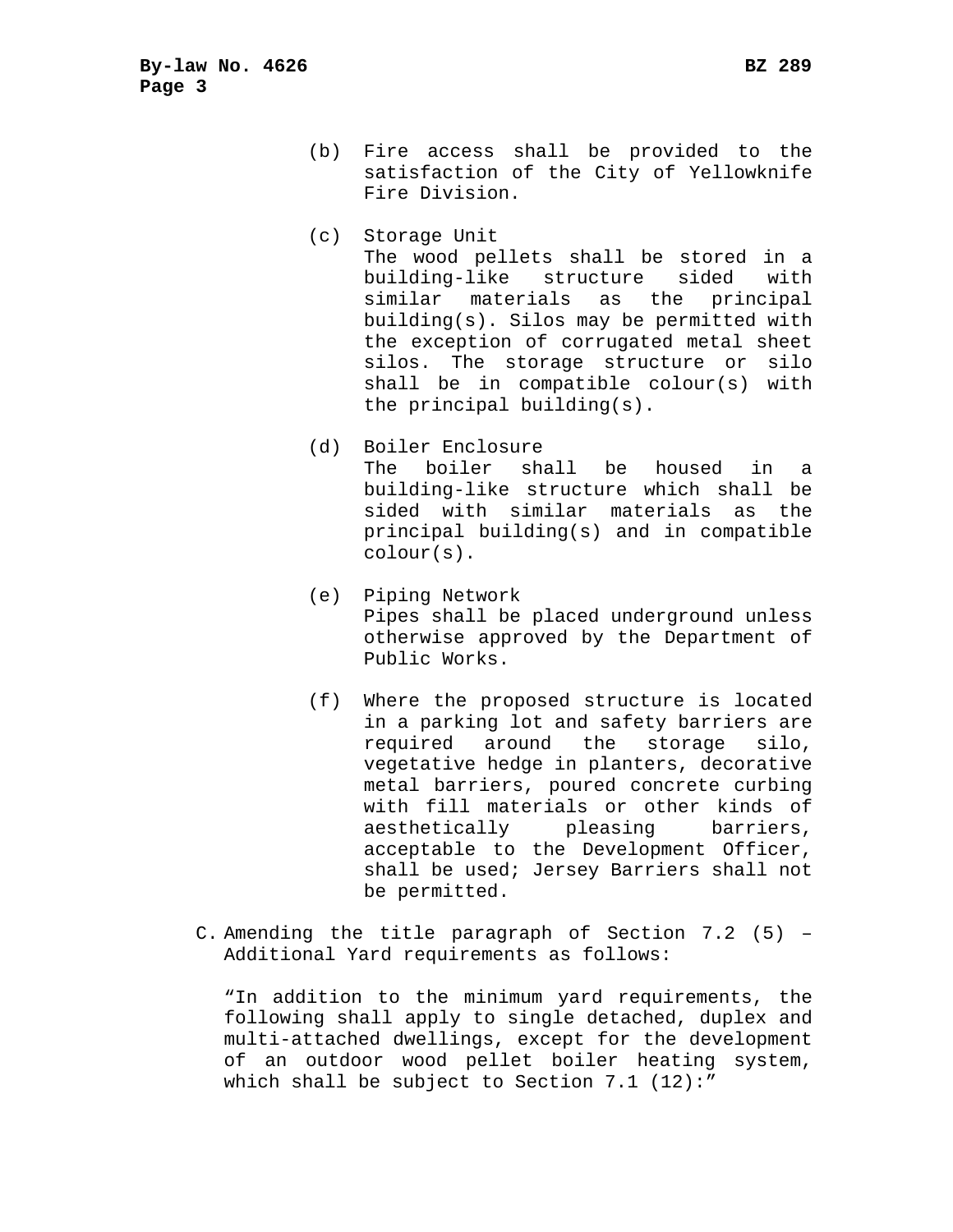June

## **EFFECT**

 $2.$ That this by-law shall come into effect upon receiving Third Reading and otherwise meets the requirements of Section 75 of the Cities, Towns and Villages Act.

| READ a First Time this 38 day of MARCH                                                                                                                  |                                      |  |
|---------------------------------------------------------------------------------------------------------------------------------------------------------|--------------------------------------|--|
| 2011.                                                                                                                                                   |                                      |  |
|                                                                                                                                                         |                                      |  |
|                                                                                                                                                         | MAYOR                                |  |
|                                                                                                                                                         |                                      |  |
|                                                                                                                                                         | CITY ADMINISTRATOR                   |  |
|                                                                                                                                                         |                                      |  |
| READ a Second Time this $\begin{vmatrix} 1 & 1 & 0 \\ 0 & 0 & 1 \end{vmatrix}$ and $\begin{vmatrix} 1 & 0 & 0 \\ 0 & 0 & 1 \end{vmatrix}$<br>A.D. 2011. | PRL                                  |  |
|                                                                                                                                                         |                                      |  |
|                                                                                                                                                         |                                      |  |
|                                                                                                                                                         |                                      |  |
|                                                                                                                                                         |                                      |  |
|                                                                                                                                                         | CITY ADMINISTRATOR                   |  |
|                                                                                                                                                         |                                      |  |
| APPROVED by the Minister of Municipal and Community Affairs                                                                                             |                                      |  |
| Territories<br>Northwest<br>the<br>оf                                                                                                                   | this<br>day of<br>$\mathsf{Z}_{\!-}$ |  |

, A.D. 2011.

 $ML($ MINISTER

MUNICIPAL AND COMMUNITY **AFFAIRS**